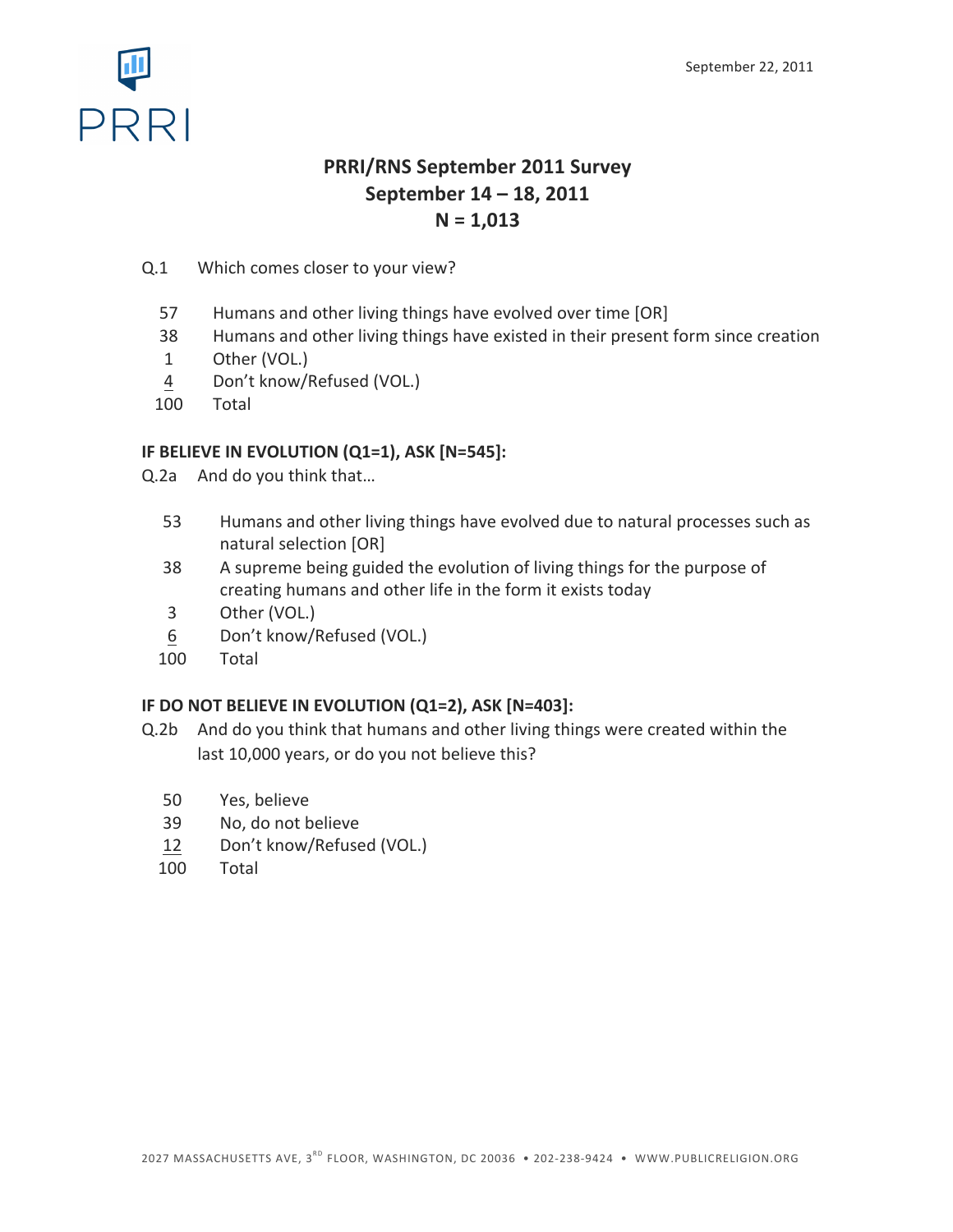#### **ASK ALL:**

- Q.3 From what you've heard or read, do scientists generally agree that humans evolved over time, are scientists divided, or do scientists generally disagree that humans evolved over time?
	- 51 Agree humans evolved
	- 26 Divided
	- 15 Disagree humans evolved
	- 9 Don't know/Refused (VOL.)
	- 100 Total
- Q.4 From what you've read and heard, do you believe there is solid evidence that the average temperature on earth has been getting warmer over the past few decades, or not?
	- 69 Yes
	- 26 No
	- 2 Mixed/some evidence (VOL.)
	- 3 Don't know/Refused (VOL.)
	- 100 Total

#### **IF "YES or MIXED" (Q4=1,3) ASK [N=710]:**

- Q.5 Which statement comes closest to your view about the causes of climate change…**[READ AND ROTATE]**?
	- 64 Climate change is caused mostly by human activity such as burning fossil fuels
	- 32 Climate change is caused mostly by natural patterns in the earth's environment
	- 4 Don't know/Refused (VOL.)
	- 100 Total

#### **ASK ALL:**

- Q.6 From what you've heard or read, do scientists generally agree that the earth is getting warmer because of human activity, are scientists divided, or do scientists generally disagree that the earth is getting warmer because of human activity?
	- 40 Agree human activity
	- 37 Divided
	- 15 Disagree human activity
	- 8 Don't know/Refused (VOL.)
	- 100 Total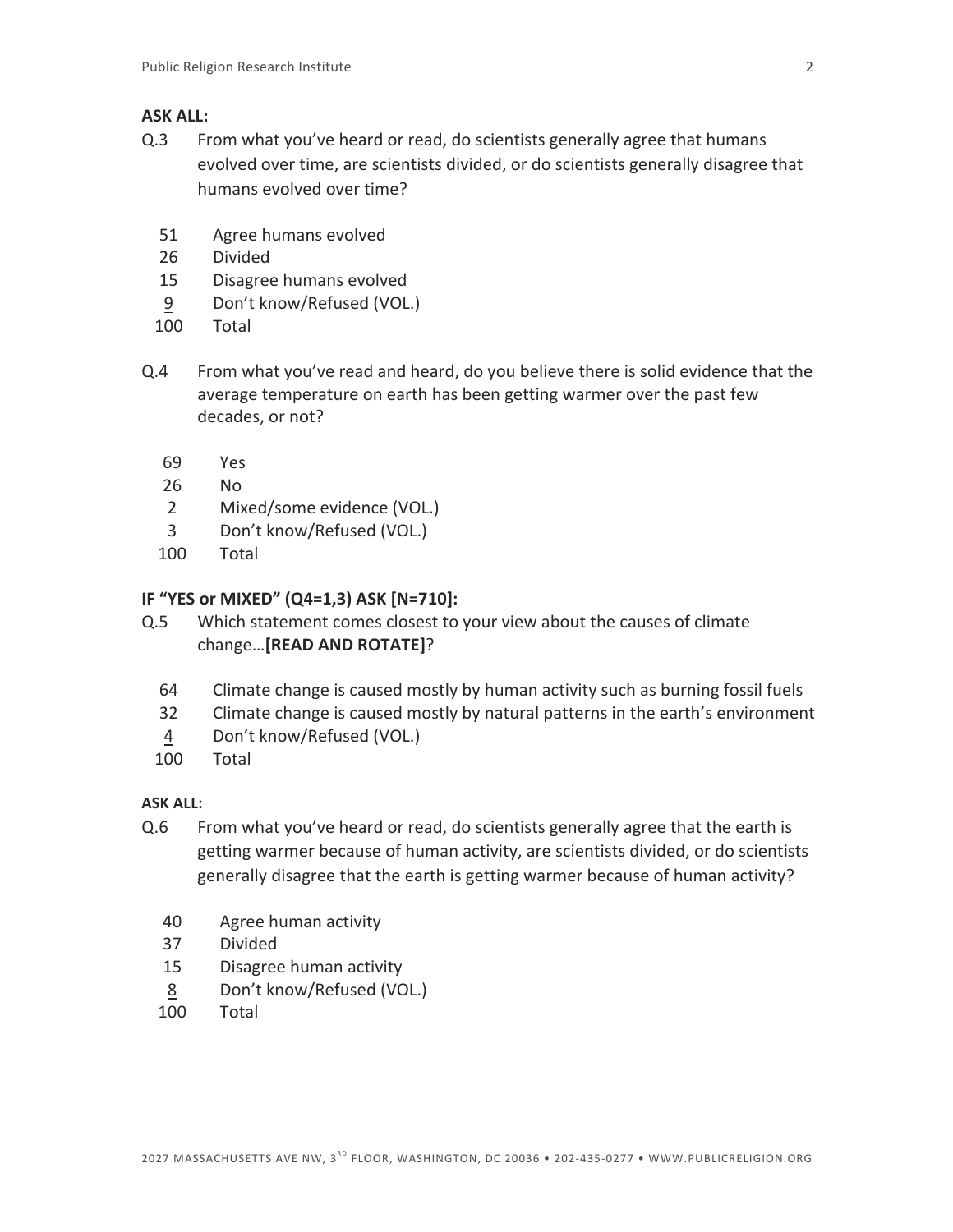Q.7 Now I am going to read you some pairs of statements. As I read each pair, tell me whether the FIRST statement or the SECOND statement comes closer to your own views, even if neither is exactly right. **[READ; ROTATE OPTIONS]** 

a. 

- $36$  1 God gave human beings the right to use animals, plants, and all the resources of the planet for human benefit
- $57 \,$  2 God gave human beings the task of living responsibly with the animals, plants, and the resources of the planet, which are not just for human benefit
- 4 Both/Neither (VOL.)
- 3 Don't know/Refused (VOL.)

100 Total

b. 

- 43 1 Given our current economic problems, we cannot afford to deal with climate change right now.
- 50 2 Dealing with climate change now will create new jobs and help avoid more serious economic problems in the future
- 4 Both/Neither (VOL.)
- 4 Don't know/Refused (VOL.)
- 100 Total
- Q.8 Thinking about candidates for President, please tell me whether their views on the following issues would make you more likely to vote for them, less likely to vote for them or whether it would not make a difference to your vote. First, if a candidate for President [INSERT; RANDOMIZE]. Would this make you MORE likely to vote for them, LESS likely to vote for them, or would it not make a difference? What about if a candidate [INSERT NEXT]?
- a. Does not believe climate change is caused by human activity
	- 9 More likely
	- 36 Less likely
	- 54 Would not make a difference
	- 2 Don't know/Refused (VOL.)
	- 100 Total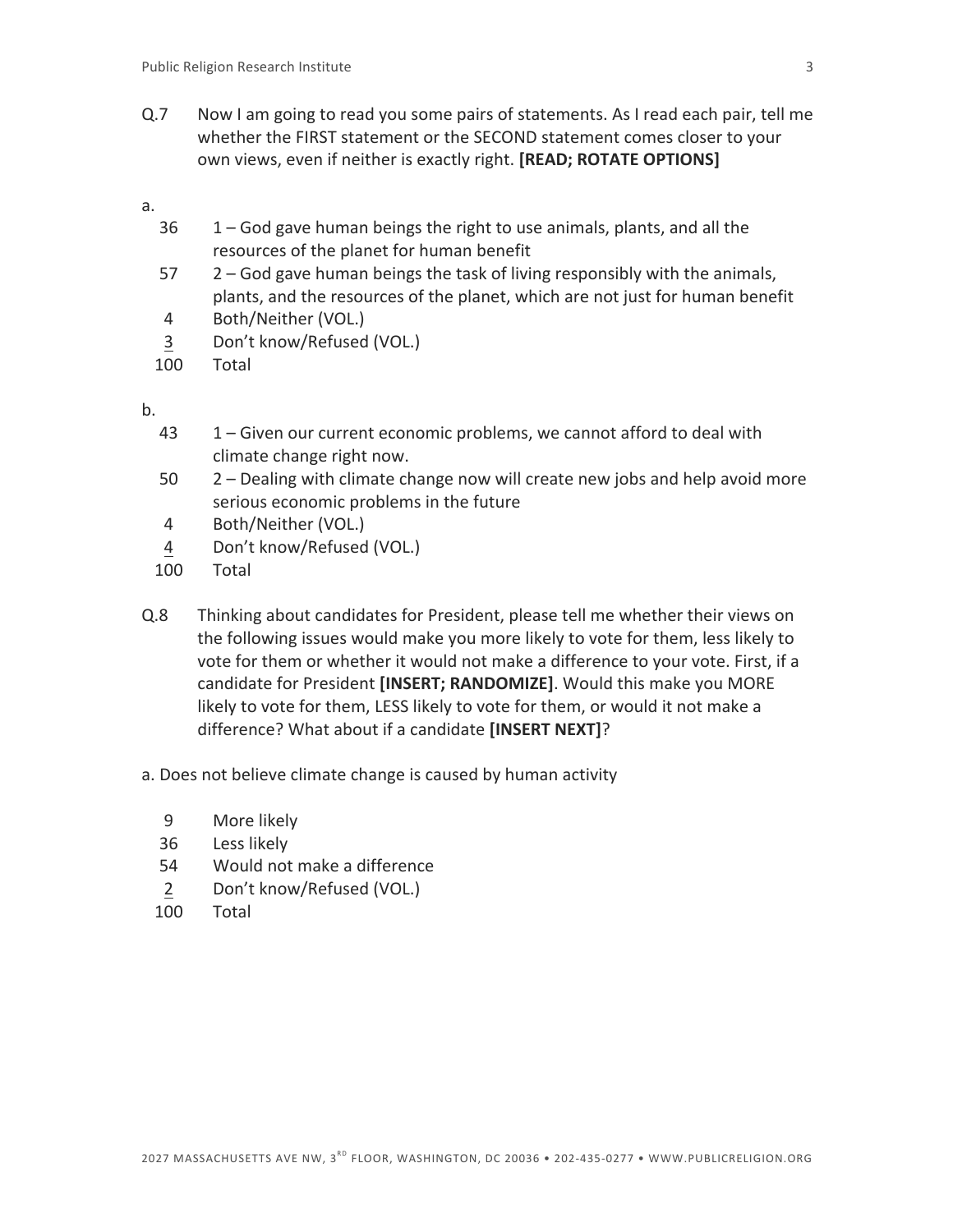## b. Does not believe in evolution

- 13 More likely
- 32 Less likely
- 53 Would not make a difference
- $\frac{2}{1}$  Don't know/Refused (VOL.)
- 100 Total

*Note:* Numbers may not add to 100% due to rounding